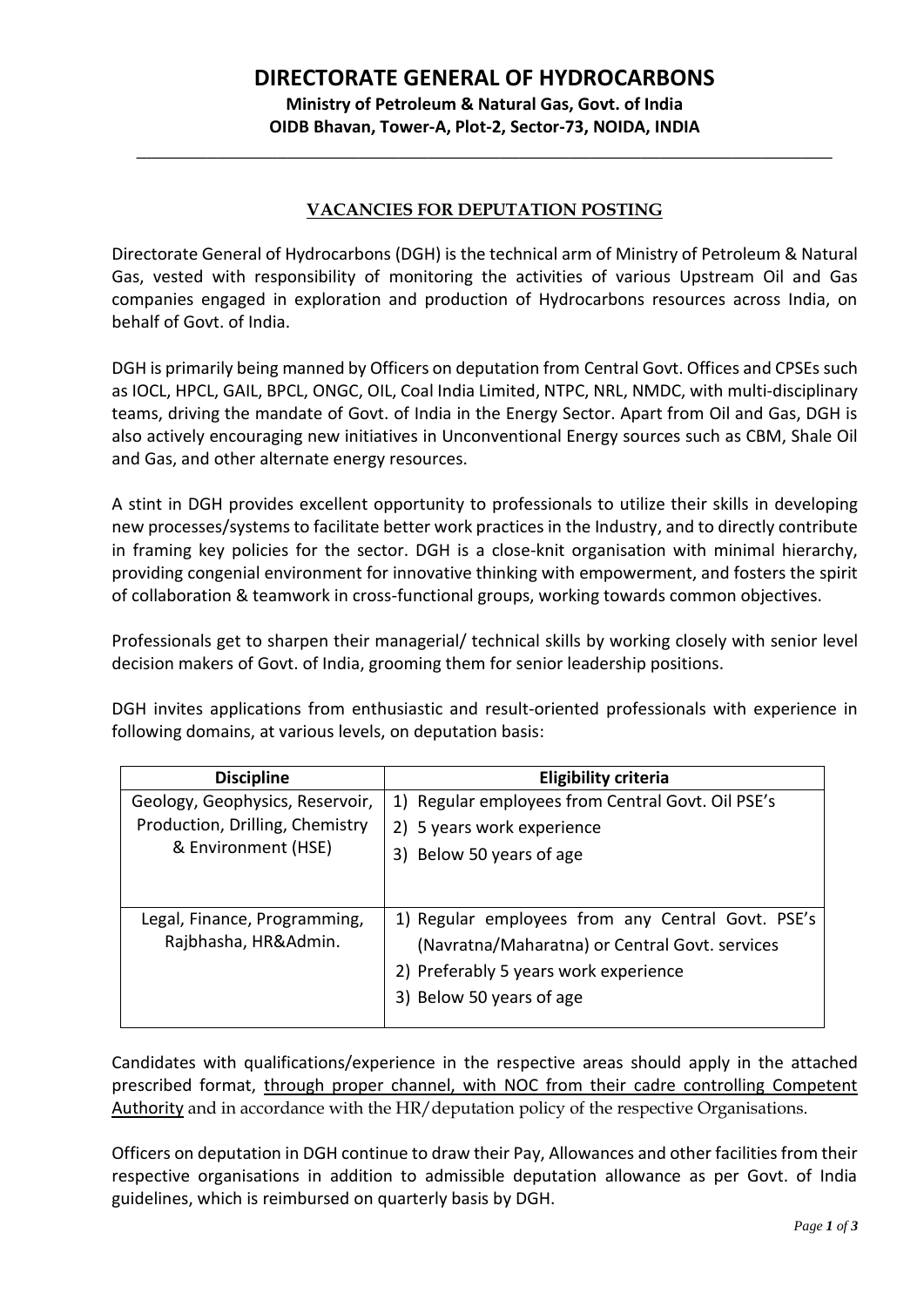Applications routed through proper channel must reach Head-HR&Admin., DGH, OIDB Bhawan, Tower-A, Plot no.2, Sector-73, Noida-201301, INDIA, together with all supporting self-attested documents of relevant qualifications and experience, latest by **07th February 2022 (Monday)**.

Only shortlisted candidates will be intimated and called for selection process through proper channel.

| Terms and conditions of deputation to DGH: |  |  |  |  |
|--------------------------------------------|--|--|--|--|
|--------------------------------------------|--|--|--|--|

| Place of posting                 |                      | <b>NOIDA (NCR)</b>                                       |
|----------------------------------|----------------------|----------------------------------------------------------|
| <b>Deputation Tenure</b>         | $\ddot{\cdot}$       | 5 years                                                  |
| Designation at DGH               | $\ddot{\phantom{a}}$ | As per parent Organisation or as specified by DGH        |
| Pay and Allowances               |                      | As admissible in parent Organisation                     |
| Accommodation / HRA              | $\ddot{\cdot}$       | To be availed from parent Organisation or admissible HRA |
| PRP/Bonus                        | $\ddot{\cdot}$       | As admissible in parent Organisation                     |
| Vehicle maintenance              |                      | As admissible in parent Organisation                     |
| <b>Deputation Allowance</b>      |                      | As per rules of parent Organisation                      |
| Loans & Advances                 | $\ddot{\cdot}$       | To be availed from parent Organisation                   |
| <b>Benefits and Entitlements</b> | $\ddot{\cdot}$       | As admissible in parent Organisation                     |
| Reimbursements                   | $\ddot{\phantom{a}}$ | As admissible in parent Organisation                     |
| <b>Personal Claims</b>           |                      | As admissible in parent Organisation                     |
| TTA and TA/DA                    |                      | As admissible in parent Organisation                     |
| Training & Development           | ÷                    | As admissible in parent Organisation & DGH rules         |
| <b>Medical benefits</b>          |                      | To be availed from parent organisation                   |
| Office facilities in DGH         |                      | As per DGH rules and practices                           |

DGH reserves the right to reject any or all applications without assigning any reasons thereof. No further communication/enquiry shall be entertained.

> Head – HR, DGH Email: admnhr@dghindia.gov.in